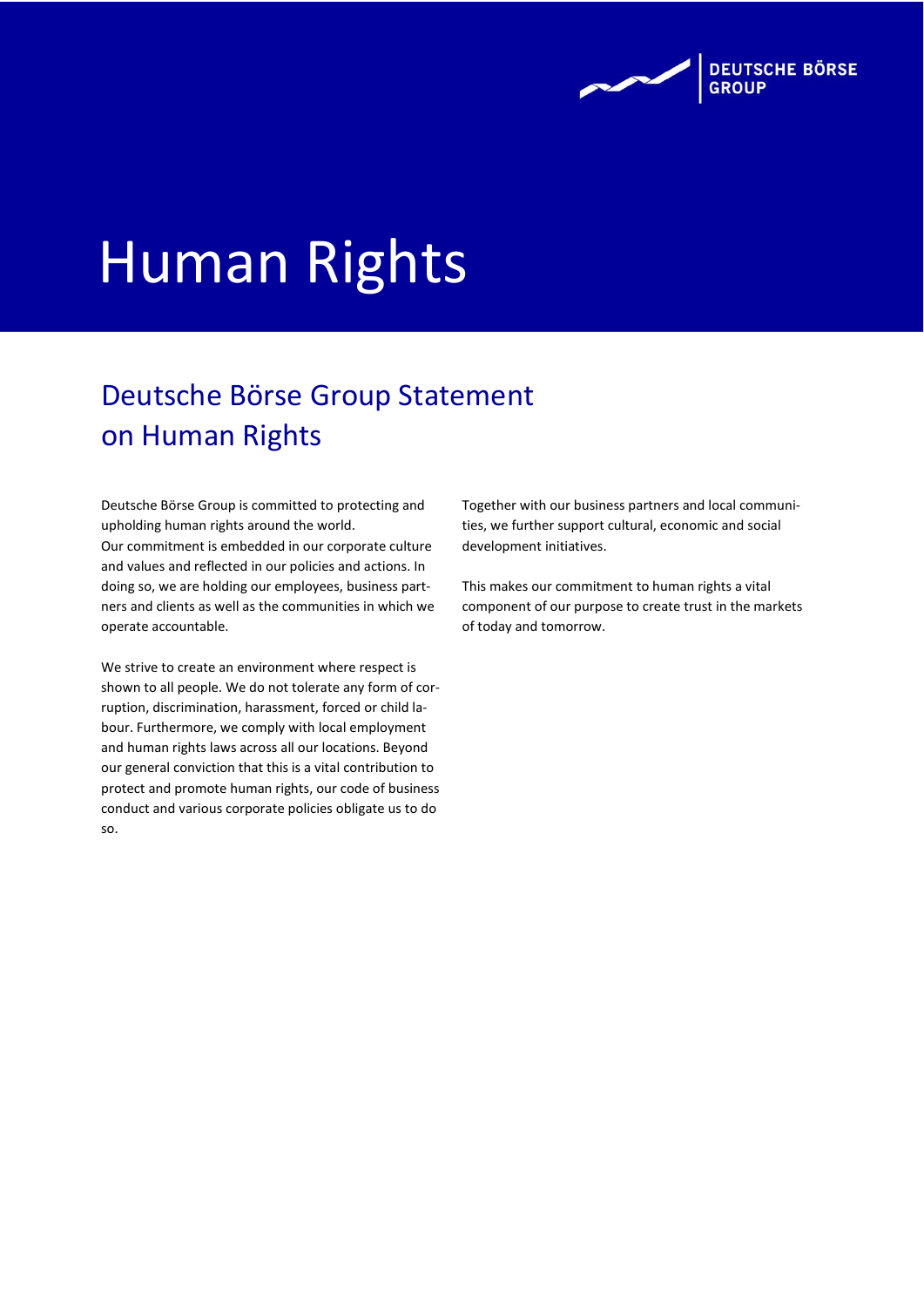#### **1. Introduction**

At Deutsche Börse Group, we hold ourselves to the highest standards of integrity. This plays a critical role in fulfilling our purpose to create trust in the markets of today and tomorrow; in achieving our goal of fostering the prosperity of customers and communities, and our vision of being one of the most trusted and successful financial market institutions in the world. Our values and code of business conduct guide us and set expectations for our behaviour and decision-making – **at all times**.

Deutsche Börse Group is fully committed to respect human rights and to take the actions set out in this Statement to fulfil its responsibilities as set by a wide range of international external standards and principles, including the

- **UN Guiding Principles on Business and Human Rights;**
- **Universal Declaration of Human Rights;**
- International Bill of Human Rights:
- International Covenant on Civil and Political Rights;
- International Covenant on Economic, Social and Cultural Rights:
- **Modern Slavery Act;**
- **International Labour Organization's Declaration on** Fundamental Principles and Rights at Work;
- **Principles of the UN Global Compact, including but** not limited to
	- The support and protection of the internationally proclaimed human rights
	- The elimination of all forms of forced and compulsory labour
	- The effective abolition of child labour
	- The elimination of discrimination in respect of employment and occupation
	- Safeguarding the freedom of association and the effective recognition of the right to collective bargaining
- OECD Guidelines for Multinational Enterprises.

These standards and principles are implemented in our Group-wide HR and Compliance policies and in code of [business conduct.](https://deutsche-boerse.com/resource/blob/45222/8863166f657dfec35ad53e5ad5db7eda/data/code-of-business-conduct_en.pdf)

In case of a conflict between this Statement and local laws, rules or regulations, the more restrictive provisions shall apply.

#### **2. Our approach**

Deutsche Börse Group is a leading financial institution focused on empowering the people and companies driving investment, trade and the creation of wealth across the world. It is our purpose to create trust in the markets of today and tomorrow. By making markets work, we foster growth and contribute to the prosperity of future generations. For us, sustainability is about creating long-term value for our shareholders, working in partnership with our clients to make a positive economic and social contribution in the markets where we operate. We recognise that our success as a market infrastructure provider is linked intrinsically to the health and prosperity of these markets.

Our approach is to engage with customers, governments, non-governmental organisations and communities to manage the impact that stems from our business decisions. This Statement outlines the standards we encourage or expect our stakeholders to align to.

It applies across all operations of Deutsche Börse Group and all of its consolidated entities, including our relationships with employees, suppliers and customers.

#### **3. Commitments**

Everyone deserves to be treated fairly, with respect and with dignity. We are committed to providing a safe and healthy work environment that is free from discrimination, harassment, and retaliation. We do not tolerate discrimination, harassment or retaliation by employees, suppliers, business partners or customers. This includes sexual harassment, discrimination based on protected characteristics such as gender, sexual orientation, ethnicity, degrading or offensive comments or jokes, bullying, violence, intimidation or threats.

Deutsche Börse Group recognises the importance of matters such as data privacy, equal remuneration, freedom of association and collective bargaining and addresses them accordingly. Furthermore, we oppose forced labour as well as child labour and human trafficking and do not tolerate them.

## **3.1 Employees**

All employees regularly receive trainings on our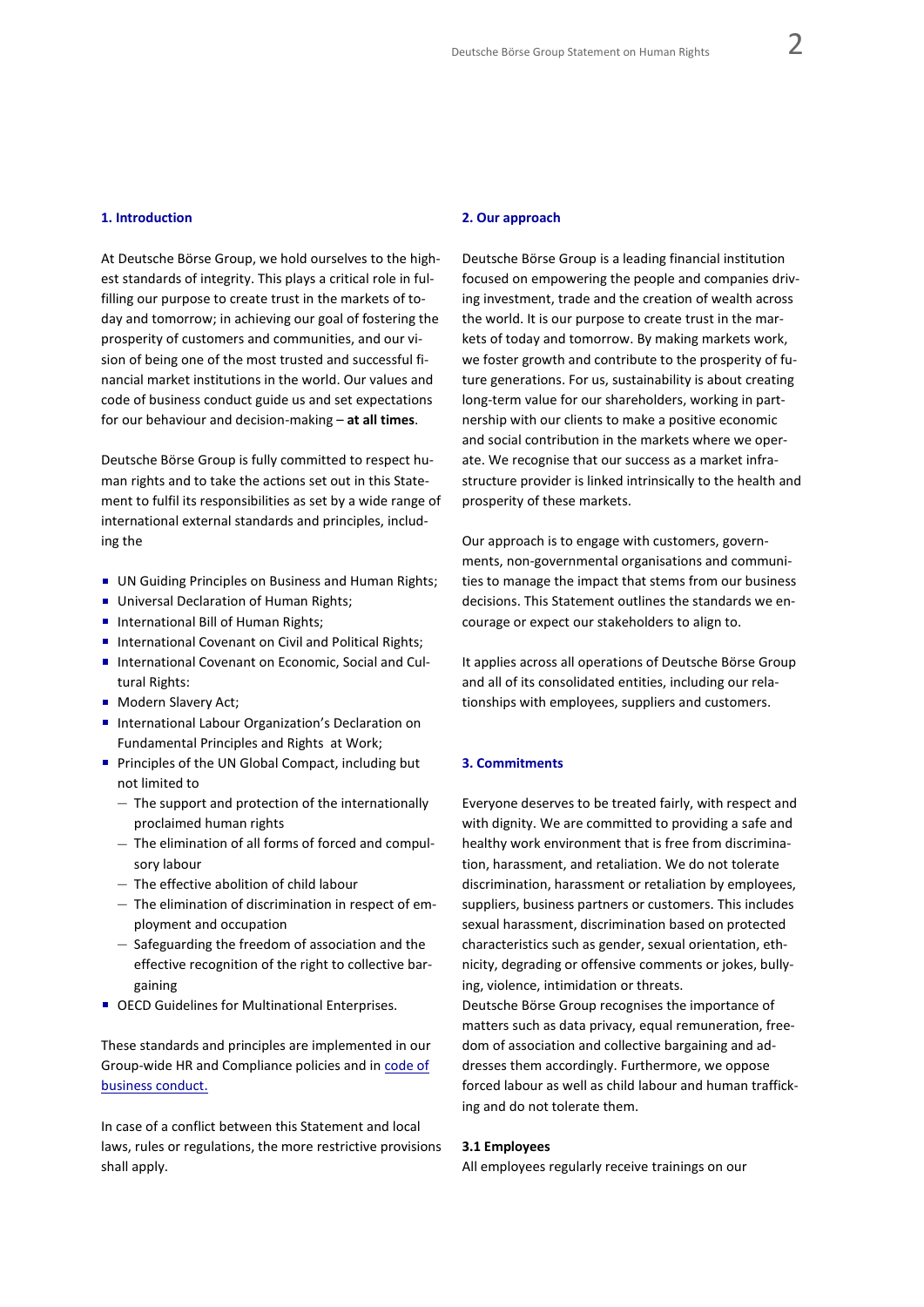expectations for a culture of decency and respect, as well as trainings amongst others on anti-money laundering, trade sanctions, data privacy, information and corporate security and workplace conduct. This also includes training concerning issues related to diversity and inclusion.

We believe diversity and inclusion to be vital to our global success. Therefore, Deutsche Börse Group is committed to fostering a workplace where everyone feels included and welcome to contribute their ideas as part of a healthy and productive working environment. We advocate for and thrive through openness and fairness. We consider the wealth of backgrounds and ideas to be key to our success. The empowerment of women and the protection of minorities constitutes the core of our efforts for a safe and healthy workplace environment.

We enforce these policies and standards by providing multiple ways for our employees to report concerns, including an anonymous reporting option (see below under 4), by investigating the concerns we receive and by holding individuals accountable for their behaviour.

For more details, please refer to the Annual Report and the websit[e www.deutsche-boerse.com > Sustainability](https://www.deutsche-boerse.com/dbg-en/sustainability/esg-profile/employees)  [> Our ESG profile > Employees.](https://www.deutsche-boerse.com/dbg-en/sustainability/esg-profile/employees)

#### **3.2. Suppliers**

In an effort to mitigate the risk of human rights violations (such as human trafficking, forced labor, child labor, discrimination) in our supply chain, our suppliers are contractually bound by standards of ethical conduct when dealing with their employees, their suppliers, customers and other third parties. To this end, Deutsche Börse Group has introduced a code of conduct for suppliers, which comprises a comprehensive set of ESG criteria.

We expect compliance with applicable regulations in particular in relation to human rights and we continuously work within Deutsche Börse Group and with our suppliers to ensure such compliance and to further pursue standards and principles of social and ethical responsibility even beyond binding regulatory requirements.

Furthermore, suppliers responsible for 90 per cent of

the procurement volume are monitored and reviewed according to various risk criteria, including human rights concerns, in cooperation with an external service provider. This "risk radar" monitors risks along the entire supply chain from (sub-)suppliers to logistics nodes, right through to the end customer.

More details on our implementation of human rights principles in procurement can be found in th[e Code of](https://www.deutsche-boerse.com/resource/blob/149038/f44d89dde25a6e97ef9727757c64ac44/data/verhaltenskodex-f-r-lieferanten-dienstleister_de.pdf)  [Conduct for Suppliers](https://www.deutsche-boerse.com/resource/blob/149038/f44d89dde25a6e97ef9727757c64ac44/data/verhaltenskodex-f-r-lieferanten-dienstleister_de.pdf) and on the website [www.deutsche-boerse.com > Sustainability > Our ESG](https://www.deutsche-boerse.com/dbg-en/sustainability/esg-profile/procurement-management)  [profile > Procurement Management.](https://www.deutsche-boerse.com/dbg-en/sustainability/esg-profile/procurement-management)

#### **3.3 Customers**

Deutsche Börse Group has policies to prevent the illegal use of our products and services, including abuse that may result in human rights violations. These policies include a rigorous Customer Due Diligence process. Similar to our supplier policies, we expect compliance with applicable regulations and we continuously work within Deutsche Börse Group and with our customers to ensure such compliance and further pursue standards and principles of social and ethical responsibility even beyond binding regulatory requirements.

#### **4. Grievance Mechanism**

Our goal at Deutsche Börse Group is to avoid illegal or unethical behavior in all business relationships. For this reason, we encourage our stakeholders to anonymously report known or suspected violations via ou[r whistle](https://www.deutsche-boerse.com/dbg-en/our-company/contact/contact-for-whistleblowers)[blower system.](https://www.deutsche-boerse.com/dbg-en/our-company/contact/contact-for-whistleblowers)

With our whistleblower system, we want to ensure that persons who report violations in good faith receive the greatest possible confidentiality and the greatest possible protection against actual or threatened retaliation or reprisals as a result of the information they provide.

## **5. Governance and reporting**

We review and update this Statement on Human Rights periodically to reflect emerging best practices within our industry. This Statement is approved by senior management and reviewed by the Sustainability Board of Deutsche Börse Group, which receives reports from